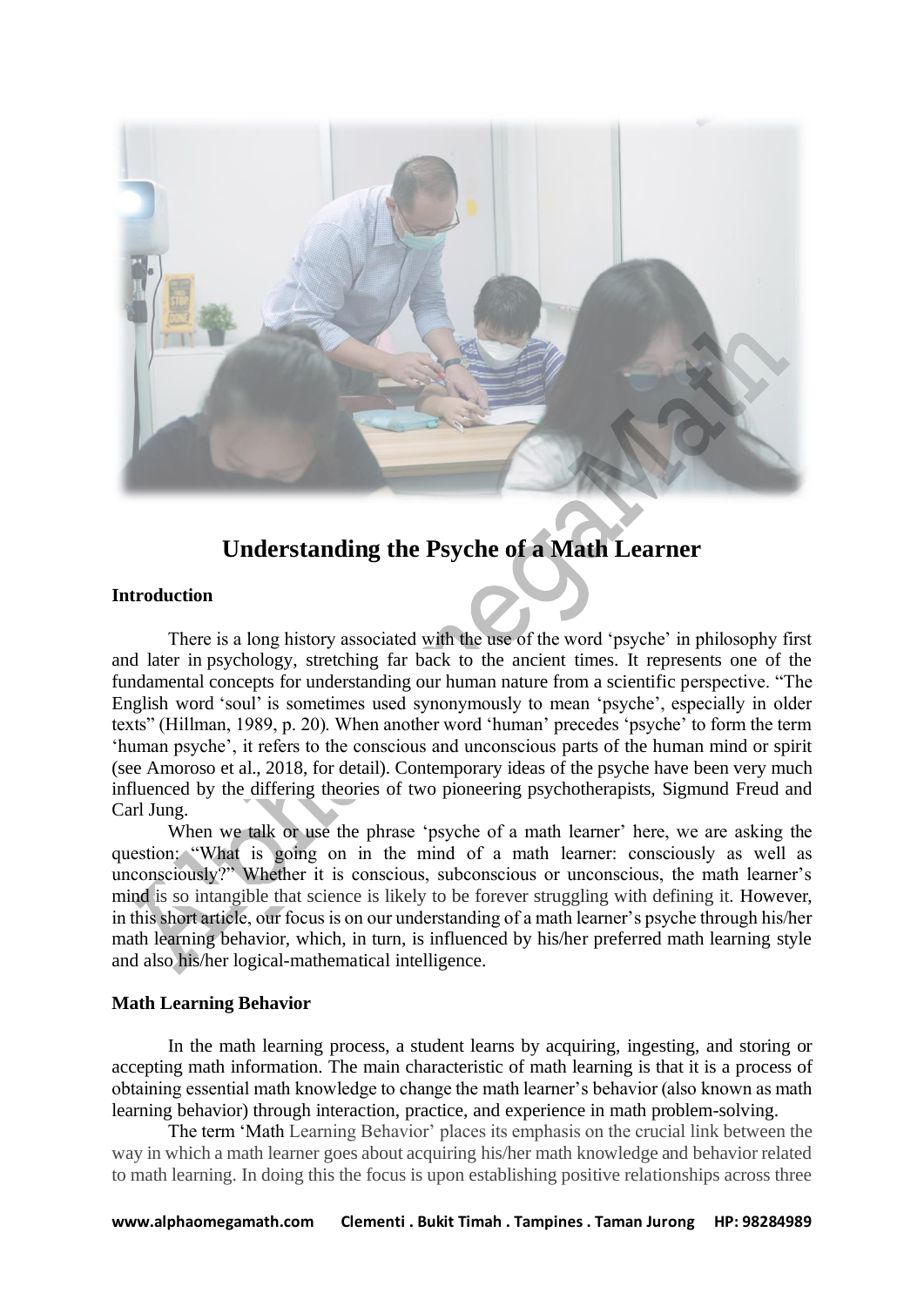elements of (i) self, (ii) other learners, and (iii) the math syllabus/curriculum. A student's experience with learned information composes his/her body of knowledge relevant to math. Math learning as a process is unique to each individual. Some learn quickly, scanning the information and mastering the math concept or skill seemingly effortlessly. Others may stumble or struggle while processing math information, taking longer to grasp the math concept of requiring numerous exposures over a sustained time. As a result, we need to know a math learner's preferred math learning style.

#### **Math Learning Styles**

There is actually a diverse range of learning styles appropriate for every math learner. Each of these learning styles can constitute a math learner's psyche. Schools generally use linguistic or logical learning styles, but other styles may be more effective for some math learners.

When a student is not performing as well as s/he is expected to do so in math, it is likely s/he just needs to be taught math in a different way. It is important to remember that learner diversity is not exclusively about qualities, beliefs and faith. It can also determine how the student can best learn new math skills. Some math learners perform better through movements and hands-on activities, while some need visual information to fully understand a math concept. That is why a successful math teacher is one who does not only disseminate math knowledge and encourage positive math learning but can also identify the math learning styles of students and tend to each one of them.

The idea of individualized math learning styles can be traced back to Neil Fleming's VARK model, which was introduced in the 1970s. Since then, the Fleming model has greatly influenced education. Today it is one of the common and widely used learning framework. The Fleming's learning styles are categorized into visual, auditory, reading-writing and kinesthetic. The Fleming model can be expanded into Howard Gardner's theory of multiple intelligences (TMI), which has increased from the original seven to the current nine different intelligences (Brown & Liepolt, 2004): (1) Verbal-linguistic intelligence; (2) Logical-mathematical intelligence; (3) Spatial-visual intelligence; (4) Bodily-kinesthetic intelligence; (5) Musical intelligences; (6) Interpersonal intelligence; (7) Intrapersonal intelligence; (8) Naturalist intelligence; and (9) Existential intelligence.

Critics of TMI have argued that Gardner's definition of intelligence is too broad and that his nine different so-called "intelligences" simply represent talents, personality traits, and abilities. However, despite the criticism, the TMI enjoys considerable popularity with educators and many of them have utilized the theory in their teaching philosophies and work to integrate Gardner's theory into the classroom (Cerruti, 2013).

### **Logical-Mathematical Intelligence**

The 'true' psyche of a math learner displays, among the nine multiple intelligences mentioned above, the logical-mathematical intelligence (assessable by a standardized math assessment such as Comprehensive Mathematical Abilities Test-2<sup>nd</sup> Edition), which is that ability to think conceptually and abstractly, and capacity to discern logical and numerical patterns. When someone likes using his/her brain for logical- mathematical reasoning, s/he is a logical learner. In fact, math learners are logical learners. S/He can easily recognize patterns and can connect seemingly meaningless concepts easily. Math learners being logical often lean towards classifying and grouping information to help them further understand it. They excel in numbers and are fine with doing complex calculations (e.g., trigonometry off the top of their